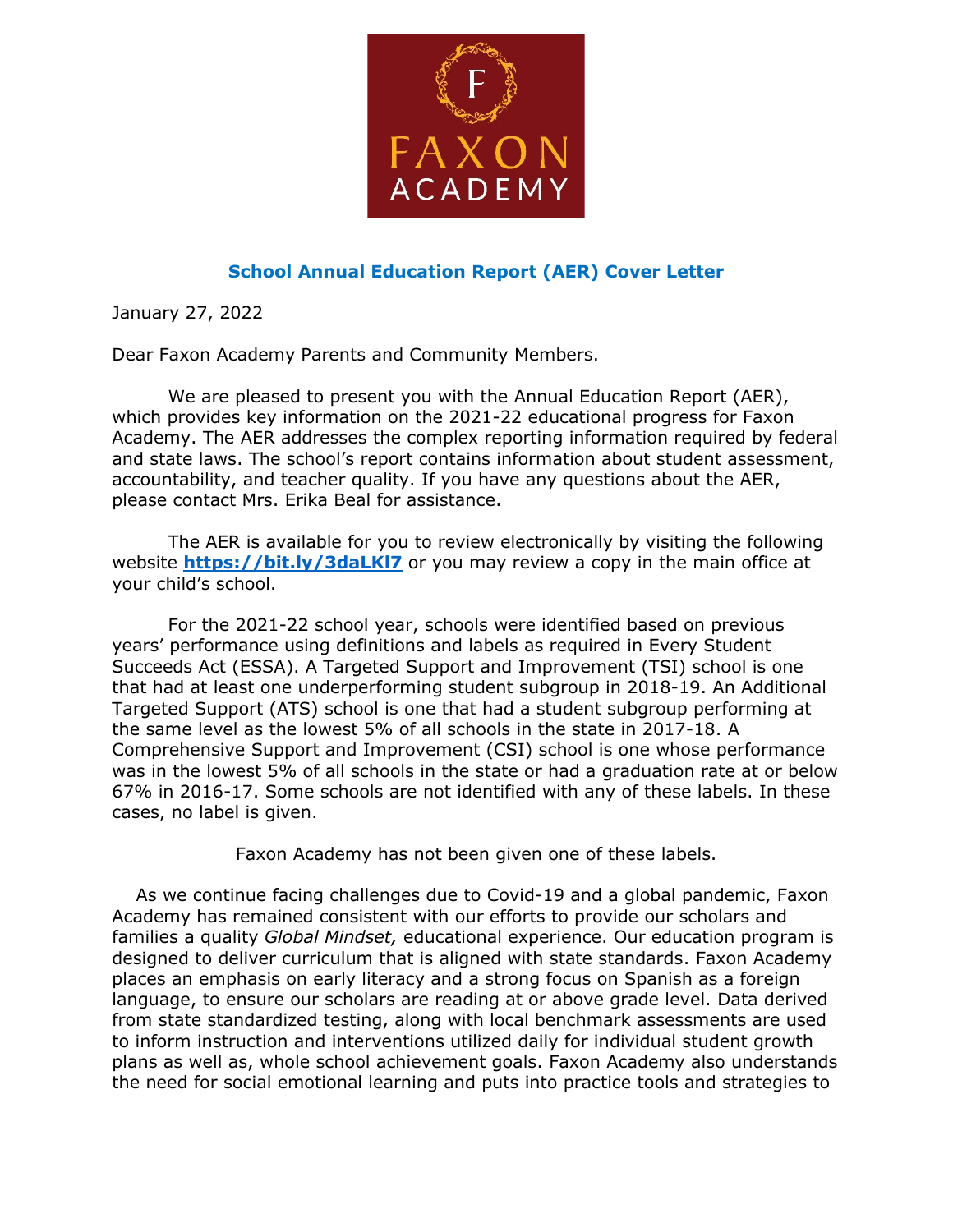promote the fair and equitable use of restorative practices throughout our school community.

1. PROCESS FOR ASSIGNING PUPILS TO THE SCHOOL

Students are accepted at Faxon Academy after parents and/or legal custodial guardian completes an application, which includes the following requests/verifications:

- Child's birth certificate
- Child's immunization records
- A copy of the parent/guardian's driver license and/or state identification

Faxon Academy holds a board approved open enrollment period for current students and new students. If any grade is over-subscribed, a public lottery is held to determine seating based on a waitlist. Faxon Academy enrolls students on a first come, first serve basis if there is an opening.

- 2. THE STATUS OF THE 3-5 YEAR SCHOOL IMPROVEMENT PLAN Faxon Academy has an approved School Improvement Plan (SIP). The SIP is being implemented and monitored. Mid-year goals will be analyzed and reported based on the district NWEA/MAP data from Fall 2021 to Winter 2022. Continual improvement and instructional adjustments will be made with the submission of the School Improvement Plan in MICIP.
- 3. N/A
- 4. IDENTIFY HOW TO ACCESS A COPY OF THE CORE CURRICULUM, A DESCRIPTION OF ITS IMPLEMENTATION, AND AN EXPLANATION OF THE VARIANCES FROM THE STATE'S MODEL

Faxon Academy's curriculum is based on Michigan standards with a focus on each individual student's needs. Upon written request, parents/guardians have the right to inspect any instructional materials used as part of the educational curriculum. Parents/guardians have access to the instructional materials daily from the classroom teacher. Any additional instruction material can be provided by written request received by the School Leader. The term instructional material means any learning materials provided to the student, regardless of its format, including printed and representational materials, audio-visual materials, and materials in electronic or digital formats. The term may not include academic tests or assessments.